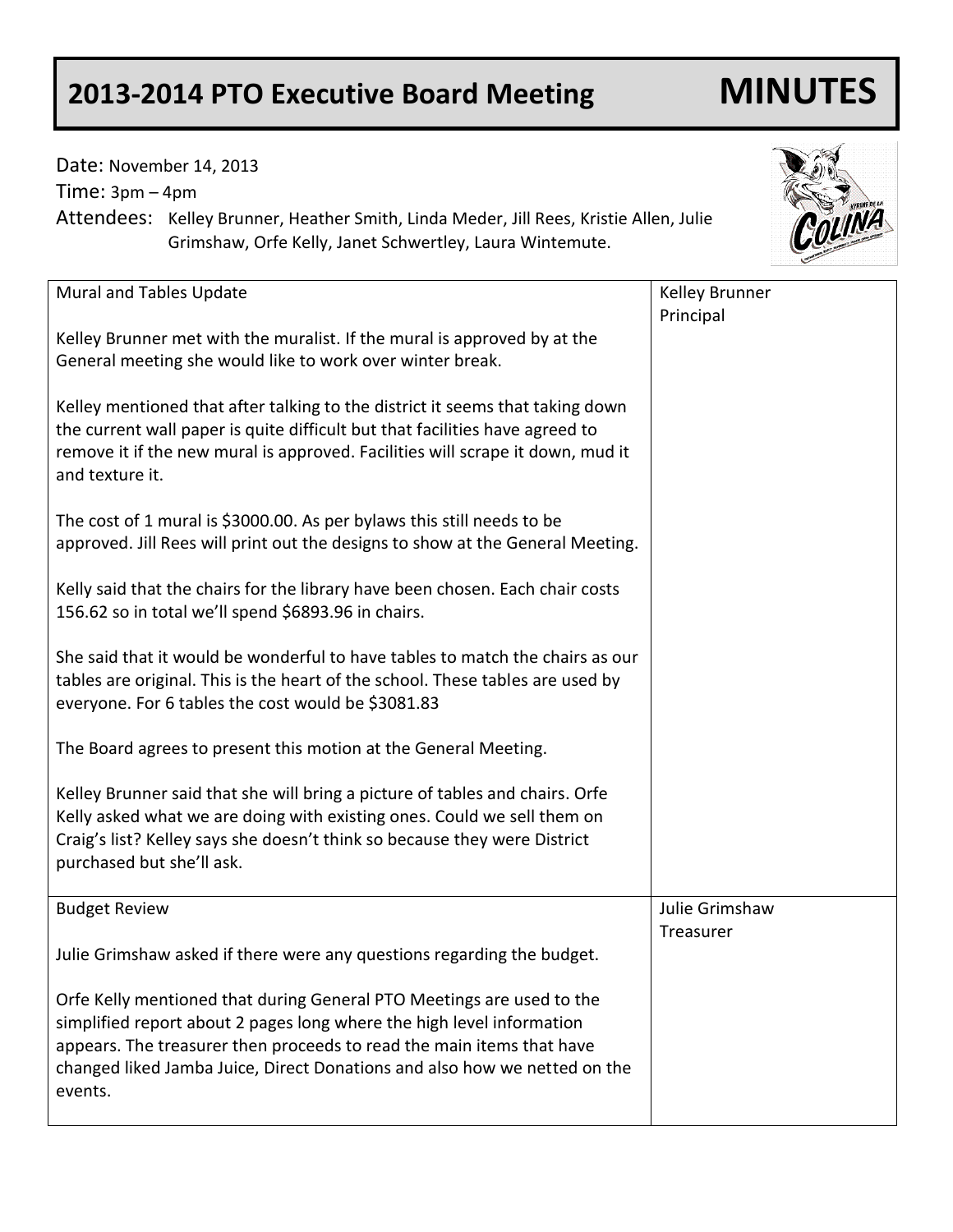| <b>District Financial guidelines</b>                                                                                                                                                                                                                                                                                                                                                                                                                                                                                                                                                                                                                                                                                                                                                                                                                                                                                                                                                                                                                                                                                                                                                                                          |                             |
|-------------------------------------------------------------------------------------------------------------------------------------------------------------------------------------------------------------------------------------------------------------------------------------------------------------------------------------------------------------------------------------------------------------------------------------------------------------------------------------------------------------------------------------------------------------------------------------------------------------------------------------------------------------------------------------------------------------------------------------------------------------------------------------------------------------------------------------------------------------------------------------------------------------------------------------------------------------------------------------------------------------------------------------------------------------------------------------------------------------------------------------------------------------------------------------------------------------------------------|-----------------------------|
| Kelley asked Jackie Mattinen from the District to clarify certain questions to<br>make sure we are in the same page.                                                                                                                                                                                                                                                                                                                                                                                                                                                                                                                                                                                                                                                                                                                                                                                                                                                                                                                                                                                                                                                                                                          |                             |
| a) At the end of the event, if we are under budget, we are just fine. The board<br>just needs to understand and agree to the idea that if the event does go<br>over budget during the process of the event, we have money in reserves to<br>back the committee in the event that it remains over budget. July Grimshaw<br>mentioned it is very important to have plans for the events so we know<br>what the committee is doing and what is our financial responsibility. This<br>also needs to be done to comply with the bylaws.<br>When people donate items, there is documentation required to be<br>b)<br>completed and sent to the donor. This is outlined on page 18 of our bylaws.<br>Receipts from vendors needed. Julie Grimshaw said that to have good<br>C)<br>accountability we need a receipt of what we paid to companies like<br>Carrabbas or the DJ. Also if somebody gives us money like Cassey's<br>shaved ice it is important to have him sign just a small receipt stating<br>how much money is donated. In this way we are protected in case of<br>an audit.<br>d) At the end of event and we need to count the money. Seal it and put<br>it in the school safe. There is no reason to take money home. |                             |
| <b>PTO Library Donations</b>                                                                                                                                                                                                                                                                                                                                                                                                                                                                                                                                                                                                                                                                                                                                                                                                                                                                                                                                                                                                                                                                                                                                                                                                  | Julie Grimshaw<br>Treasurer |
| Julie Grimshaw said she doesn't know what is the policy regarding the<br>distribution of the Library's allocated \$3000                                                                                                                                                                                                                                                                                                                                                                                                                                                                                                                                                                                                                                                                                                                                                                                                                                                                                                                                                                                                                                                                                                       |                             |
| Jill Rees mentioned that last year Camie Bailey put the money in gifts and<br>donations so that the Librarian could order items approved by the district.                                                                                                                                                                                                                                                                                                                                                                                                                                                                                                                                                                                                                                                                                                                                                                                                                                                                                                                                                                                                                                                                     |                             |
| Orfe Kelly said that it is her understanding that PTO can't put money into<br>"Gifts and Donations" due to new District Policy.                                                                                                                                                                                                                                                                                                                                                                                                                                                                                                                                                                                                                                                                                                                                                                                                                                                                                                                                                                                                                                                                                               |                             |
| Kelley Brunner said she was going to look into it but that she believes this<br>year the Librarian would rather order things herself and then ask for<br>reimbursement.                                                                                                                                                                                                                                                                                                                                                                                                                                                                                                                                                                                                                                                                                                                                                                                                                                                                                                                                                                                                                                                       |                             |
| Magazines                                                                                                                                                                                                                                                                                                                                                                                                                                                                                                                                                                                                                                                                                                                                                                                                                                                                                                                                                                                                                                                                                                                                                                                                                     |                             |
| All 3 <sup>rd</sup> grade classes decided to order magazines. Some classes were short<br>but there were also parents that donated more than the amount requested<br>to compensate.                                                                                                                                                                                                                                                                                                                                                                                                                                                                                                                                                                                                                                                                                                                                                                                                                                                                                                                                                                                                                                            |                             |
| Jill says that she has a problem with bounced checks. Some of those checks<br>are just for a few dollars but then they bounce and we have to pay a big fine.                                                                                                                                                                                                                                                                                                                                                                                                                                                                                                                                                                                                                                                                                                                                                                                                                                                                                                                                                                                                                                                                  |                             |
| Jill also explains that the agreed amount for magazines is \$25 per class.                                                                                                                                                                                                                                                                                                                                                                                                                                                                                                                                                                                                                                                                                                                                                                                                                                                                                                                                                                                                                                                                                                                                                    |                             |